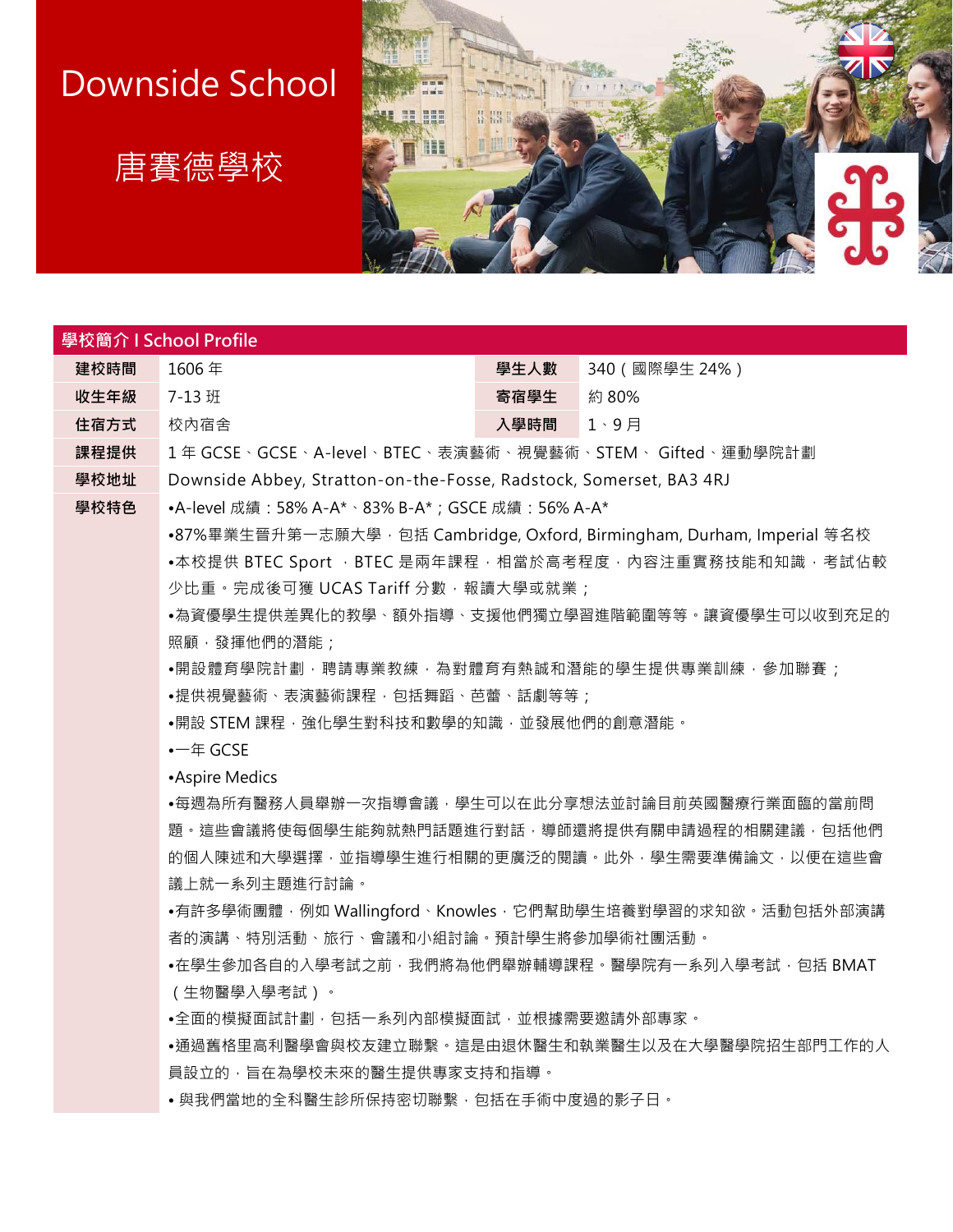• 7 年級和 8 年級的年輕學生將學習編程 micro:bit,這是一款由 BBC 開發的袖珍計算機,並向學生介紹軟 件和硬件如何協同工作。它有一個 LED 燈顯示、內置麥克風、揚聲器、按鈕、傳感器和許多輸入/輸出功 能,在編程後,讓它與您和您的世界互動。該課程是與當地編碼公司 ScienceScope 合作開發的

#### **牛津劍橋申請者**

•所有學生每週都會與他們的學科導師會面。他們就熱門話題進行智力對話,導師還將提供有關申請過程的 相關建議,包括他們的個人陳述和大學選擇,並指導學生進行相關的更廣泛的閱讀。

• 帶有分析和指導的模擬入學考試。有一系列的入學考試,其中包括 ELAT ( 英語文學入學考試 ) 、BMAT (生物醫學入學考試)和 TSA(思維技能評估)。

• 準備提交的標記作品。

•為特定領域提供合格且經驗豐富的導師,例如東方語言、地球科學、生物科學。

#### **會考課程 I Senior Form**

| 兩年制 GCSE (第10-11 班) |                                             |                                        |                                                                                    |           |  |
|---------------------|---------------------------------------------|----------------------------------------|------------------------------------------------------------------------------------|-----------|--|
| 必修                  | English                                     | <b>Mathematics</b>                     | Religious Studies                                                                  | Science   |  |
| 選修<br>( 選 3-4 科 )   | Art                                         | Classics / Modern Foreign<br>Languages | Design Technology                                                                  | Geography |  |
|                     | History                                     | Music                                  | <b>Physical Education</b>                                                          |           |  |
| 一年制 GCSE ( 第 11 班 ) |                                             |                                        |                                                                                    |           |  |
| 必修                  | English Language                            | <b>Mathematics</b>                     | One of Biology, Chemistry or Physics                                               |           |  |
| 選修(選 4 科)           | Religious Studies                           | Economics                              | Modern Foreign Language: French, German, Spanish, or Chi)                          |           |  |
|                     | Classical Language (Classical Greek, Latin) |                                        | 2 <sup>nd</sup> or 3 <sup>rd</sup> separate sciences (Biology, Chemistry, Physics) |           |  |
| 額外科目*               | Art                                         | Design Technology                      | Music                                                                              |           |  |
| *額外科目不會有 GCSE 考試    |                                             |                                        |                                                                                    |           |  |

## **高考課程 I Sixth Form**

| 兩年制 A Level (第 12-13 班) |                                         |                                                  |                          |                |  |  |
|-------------------------|-----------------------------------------|--------------------------------------------------|--------------------------|----------------|--|--|
| 開設科目                    | Art                                     | Biology                                          | <b>Business Studies</b>  | Chemistry      |  |  |
|                         | Classics<br>(Latin, Classical<br>Greek) | Design Technology                                | English Literature       | Economics      |  |  |
|                         | <b>Further Mathematics</b>              | Geography                                        | History                  | History of Art |  |  |
|                         | <b>Mathematics</b>                      | Modern Languages<br>(French, German,<br>Spanish) | Music                    | Physics        |  |  |
|                         | <b>Physical Education</b>               | Psychology                                       | <b>Religious Studies</b> |                |  |  |